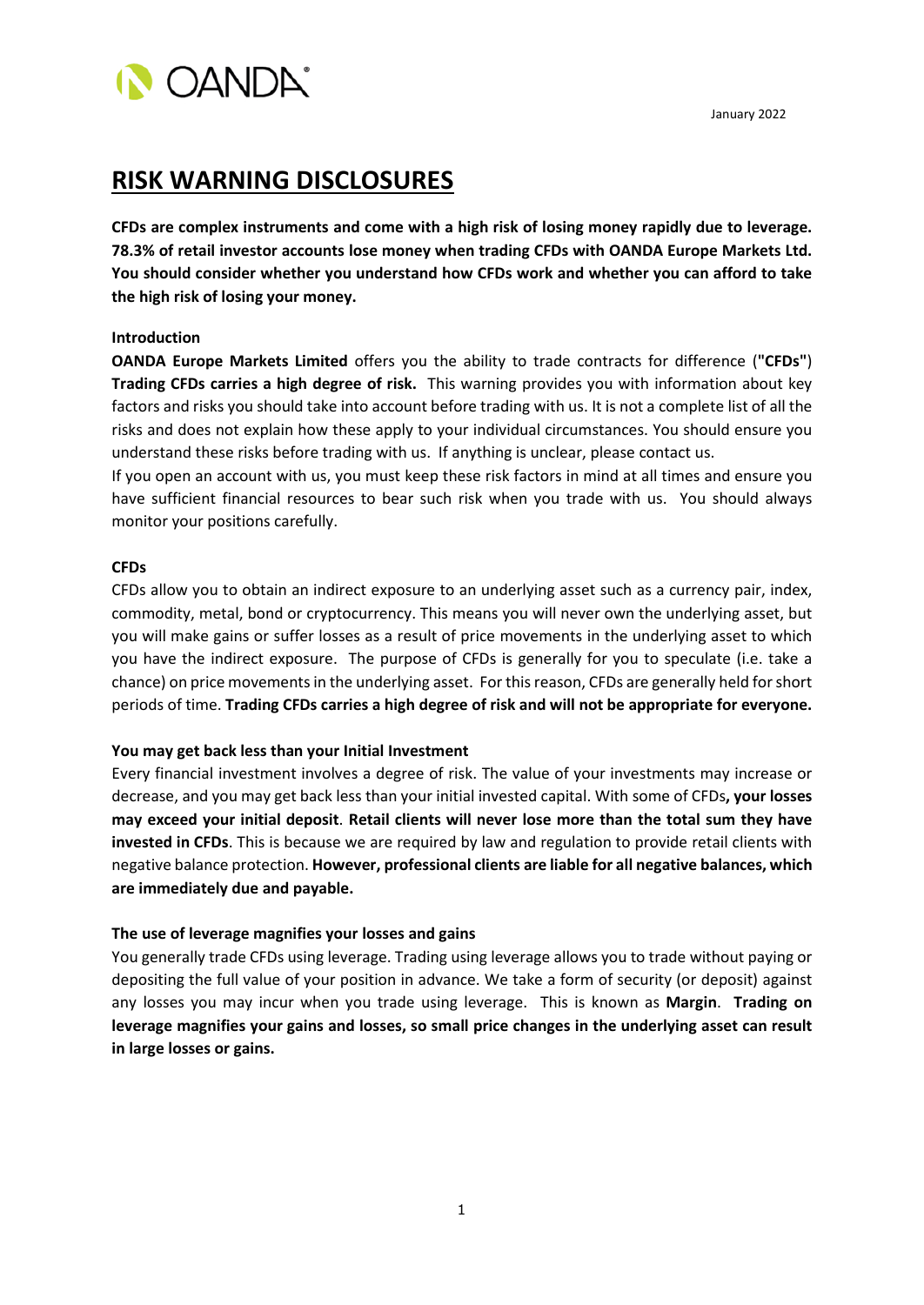

We are required by law and regulation to impose leverage restrictions on opening Transactions. The leverage limits for CFDs are:

- a) major currency pairs: 30:1;
- b) non-major currency pairs, gold and major indices: 20:1;
- c) commodities other than gold and non-major equity indices: 10:1;
- d) individual equities and other reference values: 5:1; and
- e) cryptocurrencies: 2:1.

**The above leverage limits only apply to our retail clients.** There are no prescribed limits on the amount of leverage that a professional client may be exposed to when opening Transactions. The leverage limits for CFDs are available on our Website.

## **The effects of trading on margin**

For each Transaction we require you to have certain funds available on your account, this is known as **"Margin"**. Margin acts as a deposit against the full value of the Transaction. This is what creates the leverage referred to above. For example, with leverage set at 30:1 you would be asked to deposit Margin of 3.3% of the full value of the Transaction you wish to enter into. Margin protects us in case you are not able to pay any money you owe us when Transactions are closed out.

Although maximum leverage rates and therefore minimum levels of Margin are set by law and regulation for retail clients, we are able to increase the amount of Margin required for any reason. We set the amount of Margin required for professional clients, and can alter it for any reason.

In order to keep a position open, you are required to maintain a minimum amount of money in your account, this is known as the **"Margin Requirement"**. You must maintain sufficient funds in your account at all times to meet the Margin Requirement. The Margin Requirement is 50% of the Margin required to place the Transactions. This means that **you are unlikely to lose more than 50% of the Margin required to open a position when trading in CFDs**.

If the market moves against you, **you may be required to pay substantial additional funds at short notice to maintain your Margin Requirement**.

**If you fail to maintain your Margin Requirement, we will close your open positions without prior notification. You will be responsible for any losses you incur as a result, subject to negative balance protection for retail clients.** 

#### **The nature of the contracts between you and us**

Every Transaction that you enter into using our services is a contract between you and us. We act as the seller when you buy, and the buyer when you sell. You cannot transfer your contracts to other providers. **You must close all contracts through us.**

## **Our CFDs are not traded on an exchange**

The contracts that you enter into with us are not executed on an exchange. You may not be afforded all of the regulatory and financial protections offered by exchange-traded investments.

## **We do not provide advice**

We provide our services on an execution only basis. This means we do not provide investment or financial advice for CFDs. Where we provide factual information, market commentary, Transaction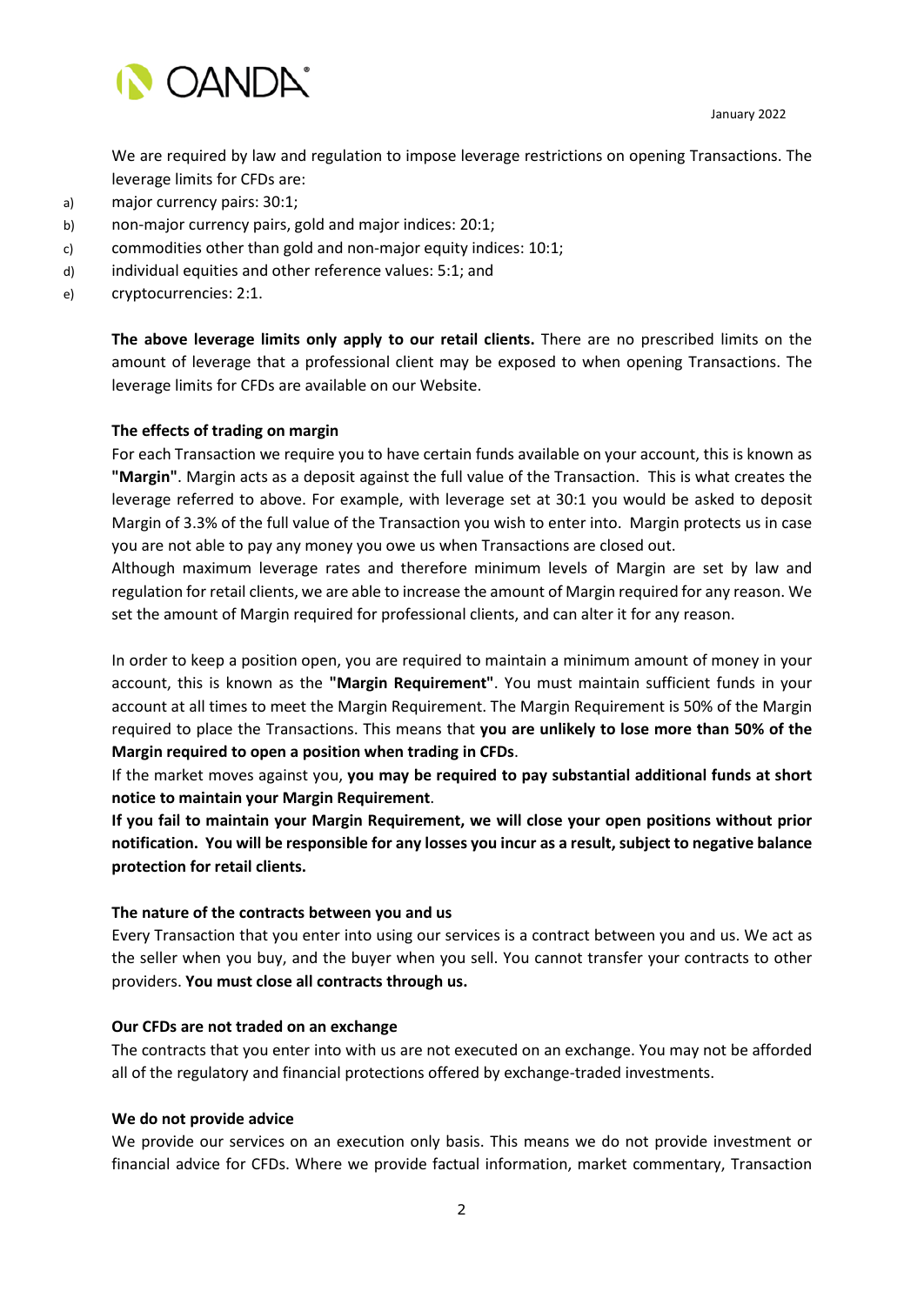

procedure guidance or methods of managing risk, you should not construe these as advice. You are solely responsible for any decision to enter into a Transaction with us.

You are responsible for managing your own tax, regulatory, and legal affairs, including where relevant any filings, payments, or returns. We do not provide any tax, legal, or regulatory advice. If you require assistance with a tax, legal or regulatory matters regarding CFDs, you should seek independent professional advice.

## **CFDs are not appropriate for everyone**

Prior to opening an account, we are required to assess whether CFDs are appropriate for you. We may refuse to open an account for you on the basis that we do not consider our services to be appropriate for you.

## **We would not expect our services to be appropriate for people who:**

- (a) **do not understand the impact of and risks associated with trading on margin and in derivative products;**
- (b) **do not have a high risk tolerance;**
- (c) **cannot afford to lose the money they are trading with;**
- (d) **want to invest for the long term; or**
- (e) **do not already have a diversified investment portfolio or savings.**

We will warn you if we do not consider our service to be appropriate for you. In such circumstances we may still let you open an account, but you do so at your own risk like all our customers.

## **We set the prices at which you can trade and may change them at any time**

We set the prices and other conditions for trading with us in accordance with our Order Execution Policy. We quote both a buy and sell price for each instrument. The difference between these prices is known as the spread. **The spread we offer can vary at any time and may be different when you open and close a Transaction.** The spread widens and narrows based on changes in the underlying market. This is known as a dynamic spread.

We establish the prices at which we offer to trade with you based on prices that are made or quoted to us by banks, financial institutions, exchanges and counterparties with which we do business. The price we quote to you may depend on the size of your order and underlying market depth. **Our prices may not be the same as prices available from other sources.**

We price CFDs by taking into account the underlying instruments. However, market conditions can change rapidly and there may be occasions where it becomes difficult or impossible to liquidate a position or to exit it on the same terms as when you opened it.

## **Pending orders and slippage**

A pending order is an order to buy or sell CFD which will only be executed if and when our quote reaches or crosses a specified level. When you specify a target price for a pending order, **the price at which we execute the Transaction may not be the price you specified when you placed your order.** This may be due to volatile market conditions outside of our control. A Transaction **may be executed at a worse price than you specified** because the market moved too quickly for us to execute sooner. Where this happens, we will execute the Transaction at the next best price. This is referred to as slippage.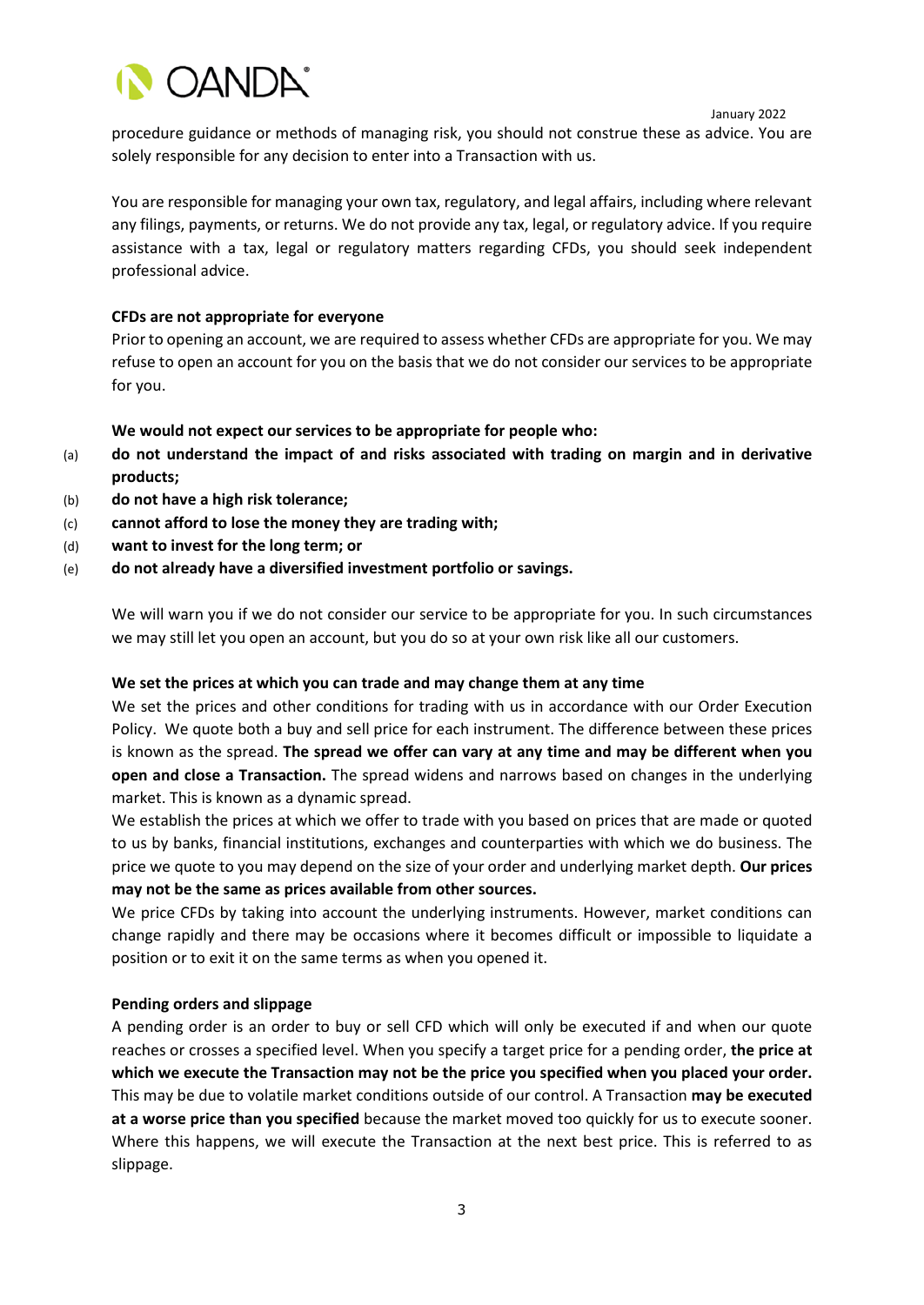

## **Past performance is not an indication of future performance**

Past performance is not an indication of future performance. The value of investments can go down as well as up.

## **Currency conversions could impact your profits and losses**

If you trade in a market denominated in a currency other than your base currency, currency exchange fluctuations will impact your profits and losses.

# **Markets are volatile and prices can change rapidly**

Financial markets in general and CFDs, in particular, are volatile and can move rapidly, particularly in response to news events. This will have a direct impact on your profits and losses. Knowing the volatility of an underlying market will help guide you as to where any stops should be placed. Volatility can often be hard to predict and come unexpectedly.

# **Gapping could lead to different prices**

Gapping is a sudden shift in the price of an underlying market from one level to another. Various factors can lead to gapping (for example, economic events or market announcements) and gapping can occur both when the underlying market is open and when it is closed. When these factors occur when the underlying market is closed, the price of the underlying market when it reopens (and therefore our derived price) can be markedly different from the closing price, with no opportunity to buy or sell your instruments before the market opens. Unlike a guaranteed stop, a non-guaranteed stop or entry order will not protect you against the risk of gapping.

# **Market liquidity**

Market conditions can change significantly in a very short period of time. Under certain trading conditions it may be difficult or impossible to exit a position. This may occur, for example, at times of rapid price movement if the price rises or falls in one trading session to such an extent that under the rules of the relevant exchange trading is suspended or restricted.

## **Out-of-hours markets**

During the out-of-hours trading, our prices reflect our own view of the underlying price. This could include referring to price movements in other relevant markets which are open. Business done by other clients may also affect our price. There may be nothing against which to measure our quotation at these times.

## **Monitoring open positions**

Markets can move quickly and consequently you should monitor open positions closely. It is your responsibility to monitor your open positions and whilst any position is open it is prudent to have the ability to access your accounts quickly and easily.

## **Electronic communications**

We offer you the ability to deal by electronic means, via our trading platform online. However, no electronic communication is completely reliable or always available. There is a risk that your communications to us via our trading platform may be delayed, not reach their intended destination, and may not be secure.